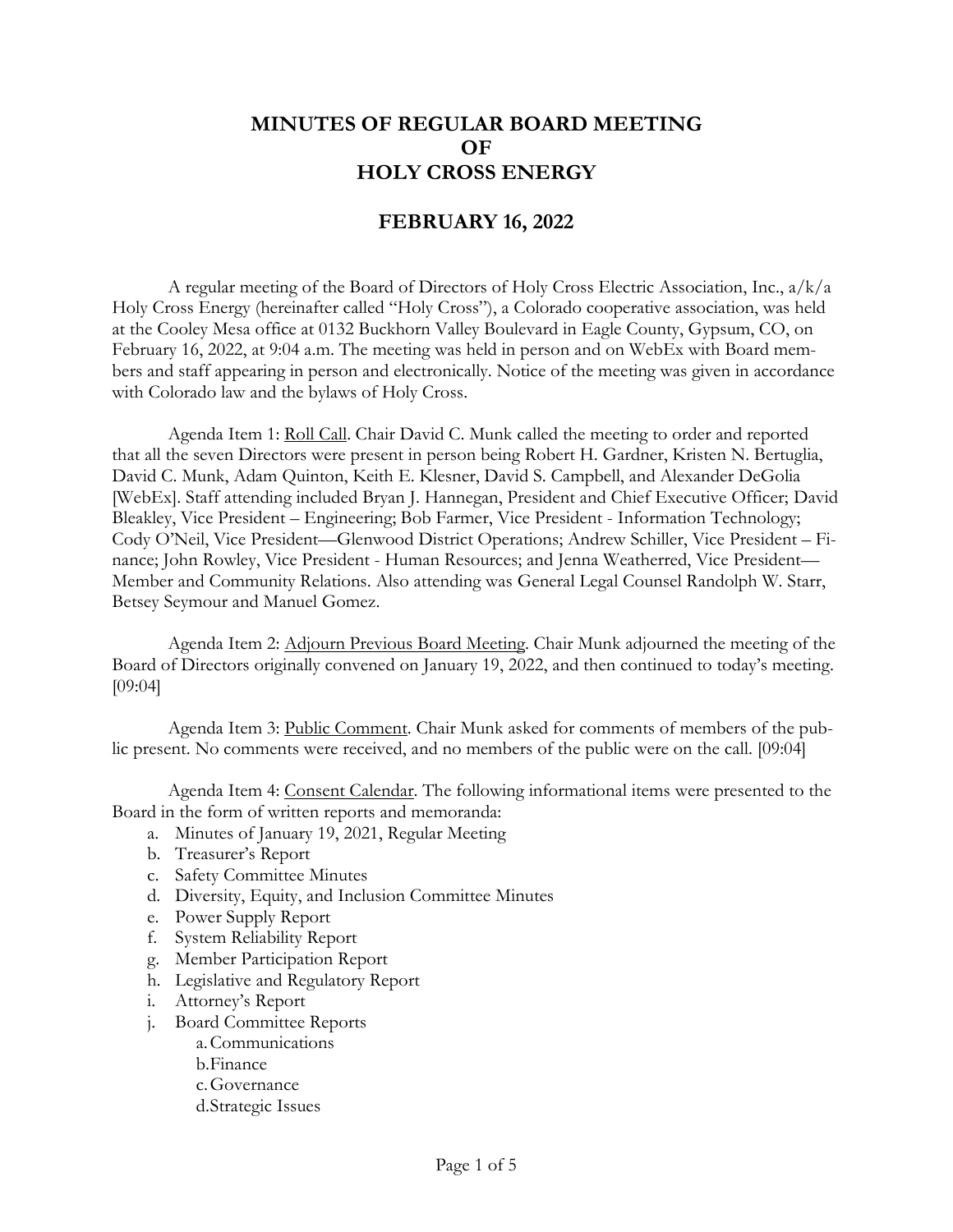k. Directors' Reports

i. Western United Electric Supply Corporation

ii. Colorado Rural Electric Association

iii. National Rural Electric Cooperative Association

iv. National Rural Utilities Cooperative Finance Corporation

Questions posed by Board members were answered by staff members. A motion was made, seconded, and unanimously carried that it was

**RESOLVED**, that the items on the Consent Calendar be approved as presented. [09:18]

Agenda Item 5: Staff Reports. The Staff Reports had been delivered to the Board members prior to the meeting. Questions posed by Board members were answered by staff members. [10:21]

Agenda Item 9: New Business.

c. Year-End Financial Review. Vice President Schiller informed the Board of the 2021 year-end financial results. For the year Holy Cross's financial performance exceeded its operating margin budget. For 2021 Holy Cross exceeded its budgeted revenue target. Adopted a conservative revenue budget as there was still much uncertainty in the world regarding the pandemic. Holy Cross's management was concerned that Holy Cross would see a spike in winter cases and a return to statewide lock downs and mandates. Holy Cross's management was accurate in its prediction about the increased levels of COVID but was inaccurate on how the government would respond to the elevated levels. This lack of economic shutdown and travel bans allowed Holy Cross to exceed its unit and revenue budget before the 2021 to 2022 revenue deferral of \$4.1 million. Power supply costs came in better than budget for the year, even with the additional sales. Holy Cross did end the year by missing management's December PSCo Demand budget, which affected the final year end deferral number that was adjusted in the January Board meeting. Payroll was better than budget by 1% throughout the year. Non-Labor expenses (including depreciation and interest) were on budget for the year. There were some overages like the unanticipated costs from our Transmission (TIE) agreement. Those were offset by saving in interest expense and an unallocated expense. Holy Cross did defer \$4.1 million in revenue from 2021 into future years with one half (\$2.05 million) to be recognized in 2022 and 2023. This entry is reflected in the income statement. After Mr. Schiller and Mr. Hannegan responded to questions from Board members and after discussion, upon motion duly made, seconded, put to a vote and unanimously carried, the following resolution was adopted:

**RESOLVED**, that the revised financial statement for calendar year end 2021 be approved as presented. [10:32]

b. 2022 NRECA Member Resolutions. Director Quinton summarized proposed revisions to the NRECA Member Resolutions to be presented at the NRECA PowerXchange meeting on March 6-9, 2022, at the Music City Center in Nashville. Mr. Hannegan had additional comments. This year's compendium of Resolutions includes proposed amendments to Resolution 3 ("Support for Low Income Home Energy Assistance") which were developed at the urging and support of Holy Cross at the 2021 Regional Meetings. The version 3A proposed to be adopted reflects Holy Cross's original proposal as modified by the NRECA Resolutions Committee with Holy Cross's support. In addition, the compendium also includes an updated Resolution with respect to the Keystone XL Pipeline (Resolution 1.54) that urges the Federal reinstatement of the permit for that project. Given that the Resolution is moot given that the project sponsor has withdrawn their permit application, and given the climate impact of the project, it is recommended that Holy Cross oppose the inclusion of 1.54 in the Compendium. The compendium of proposed 2022 Member Resolutions were provided to the Board prior to the meeting. Questions posed by Board members were answered by Mr. Quinton. Upon motion duly made, seconded, put to a vote and unanimously carried, it was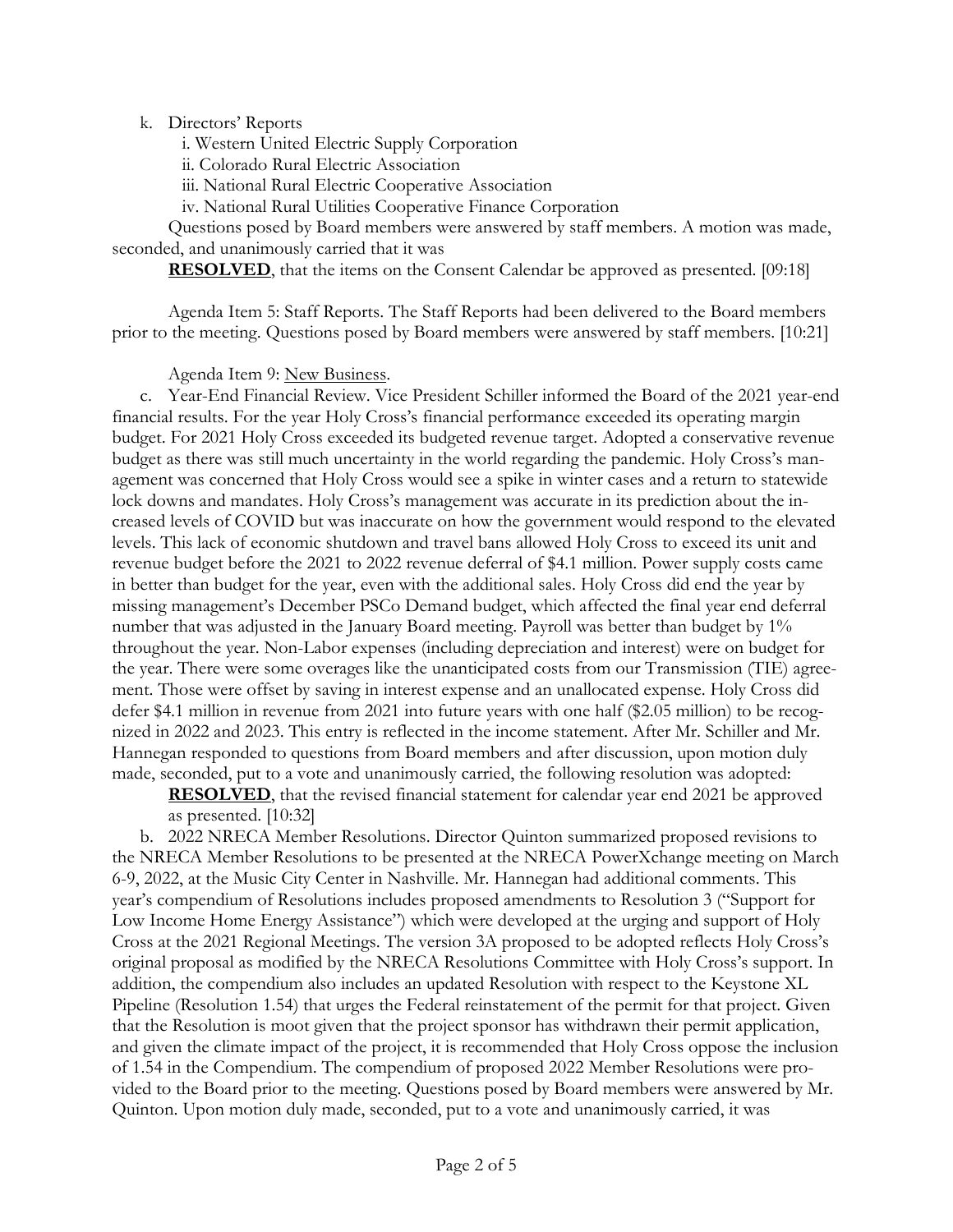**RESOLVED**, that the Board reaffirms its positions taken in 2021 on the proposed NRECA Resolutions related to Nuclear Power, PURPA Reform, and Environmental Externalities; and

**FURTHER RESOLVED**, that the Board opposes the proposed NRECA Resolution entitled "Support of the Keystone XL Pipeline"; and

**FURTHER RESOLVED**, that the Board supports the proposed NRECA Resolution entitled "Support for Efforts to Address Poverty in Cooperative Communities" and urges its adoption at the 2022 NRECA Annual Meeting. [10:39] A break was taken. [10:39-11:04]

Agenda Item 6: 2022 Legislative Update. Jeff Weist and Laura Long of Weist Capitol Group joined the meeting in the Board room. Ms. Long and Mr. Weist gave an update about the status of various Bills before the 2022 Session of the Colorado Legislature. A list of Bills from CREA and from Holy Cross's lobbyists had been provided prior to the meeting. Questions from Board members were answered by Mr. Hannegan, Ms. Long and Mr. Weist. Positions for Holy Cross on some of the Bills were determined during the meeting. Ms. Long and Mr. Weist left the Board room. [12:17] A break for lunch was taken. [12:17-13:05]

Agenda Item 7: Director Elections.

a. Election Procedures. Background: Vice President Weatherred and Matt Fiala of SBS [WebEx] gave a presentation about the upcoming board election procedures. In September 2021, the Colorado General Assembly enacted House Bill 21-1131, which made several changes to the state statute concerning electric cooperative elections. Holy Cross supported this legislation, which enabled electric cooperatives to conduct Director elections using electronic voting for the first time. At its November 2021 meeting, the Board of Directors considered and approved changes to its Bylaws and Corporate Policies to conform with the new requirements of House Bill 21-1131, and to enable the use of electronic/online voting in future Director elections. The Board also instructed Holy Cross's staff to investigate the availability of service providers to assist Holy Cross in this carrying out a "hybrid" election utilizing in-person as well as online voting capabilities. Staff have since worked with Survey and Ballot Systems ("SBS"), an experienced partner in electric cooperative elections, to develop policies and procedures for use by Holy Cross in its future elections. The SBS presentation was given to the Board prior to the meeting. Questions from Board members were answered by Vice President Weatherred and President and CEO Hannegan. [13:53]

b. Appointment of Elections Committee. Section 2.3 of Holy Cross Corporate Policy 4.6, Voting and Elections, provides that the Board of Directors shall take two specific actions related to the election of Directors not less than 90 days prior to any Annual Meeting where an election may occur:

1. Appoint an election management firm to establish a secure and verifiable electronic transmission system through which a member may apply for, receive, and return a ballot in an election and to receive, prepare and secure any paper return envelopes containing ballots, and at the appropriate time, tabulate ballots and report voting results to the Board; and 2. Appoint an Election Supervisory Committee consisting of three members to oversee the election and voting process (typically Holy Cross's Legal Counsel, a representative of the election management firm, and a member of Holy Cross's management staff).

Vice President Weatherred gave a verbal and written presentation to the Board. A motion was made, seconded, and unanimously carried that it was

**RESOLVED**, that the Board of Directors authorizes Holy Cross's staff to contract with Survey and Ballot Systems to manage the 2022 Election of Holy Cross Directors; and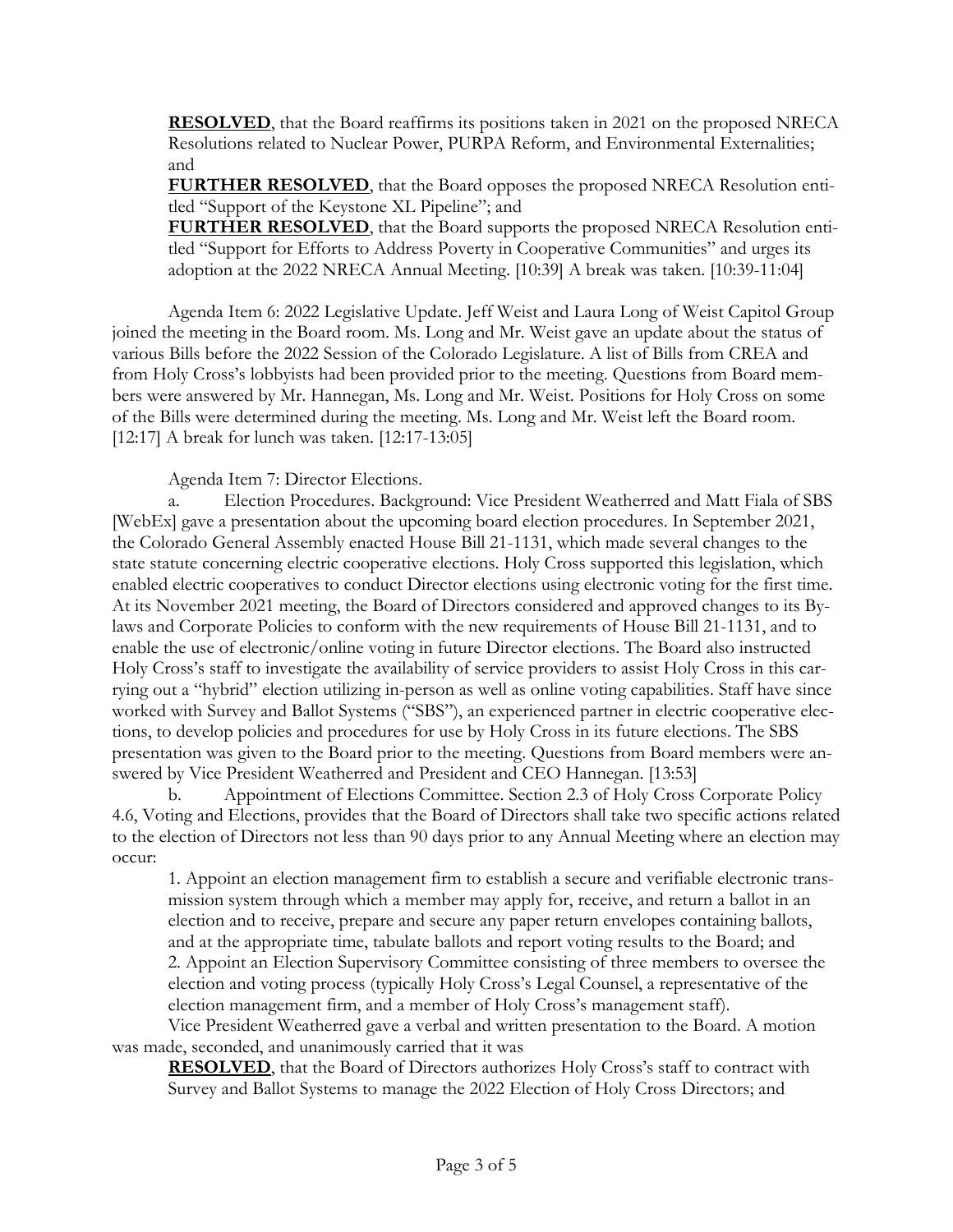**FURTHER RESOLVED,** that an Election Supervisory Committee be appointed to oversee the 2022 Election of Holy Cross Directors consisting of the following members:

- Holy Cross's General Legal Counsel, Randolph W. Starr;
- A representative from Survey and Ballot Systems [to be determined]; and
- A member of Holy Cross's management staff, Vice President Jenna Weatherred. [13:56]

Agenda Item 8: Old Business. None.

Agenda Item 9: New Business [continued].

c. GHG Reduction Plan Report. Seth Perry and Theresa Comerer entered the Board room. Mr. Schiller introduced the 2019 Finance Work Plan included an element for a first-ever comprehensive GHG inventory across all Holy Cross activities for the year 2018, including power supply, building energy use, fuel, and materials. This element also included an audit of past Holy Cross GHG reports for 2005 and 2014 to prepare us for expected future Colorado GHG reporting requirements. SB19-096, signed into law during 2019, established a requirement for collection of greenhouse gas emissions data from electric utilities and other emitters in the State of Colorado. Following an open Request for Proposals (RFP) process, Lotus Sustainability ("Lotus") was selected to audit Holy Cross's previous GHG reports and develop a template Holy Cross can use to calculate and report our GHG emissions in future years. Lotus illustrated several potential methods for GHG accounting, the most stringent of which is that used by The Climate Registry (TCR). The audited results from this work were presented at the February 2020 board meeting, and subsequently updated at the May 2021 board meeting. Holy Cross as part of its strategic plan set out an emissions goal for the power supply and operations. To achieve the operations reductions the Finance team set out build a plan to reduce those emissions to achieve the 2035 goal. The formal written plan as the written presentation was given by Vice President Schiller. The work was lead and orchestrated by Seth Perry and Theresa Comerer. [14:26] A break was taken. [14:27-14:36]

Agenda Item 10: Executive Session. Upon motion duly made, seconded, put to a vote and unanimously carried, the following resolution was adopted:

**RESOLVED** that the Board enter executive session to consider documents or testimony given in confidence generally relating to power supply matters. All staff members remained in the Board room.

No action was taken by the Board to make final policy decisions or adopt or approve any resolution, rule, regulation, or formal action, any contract, or any action calling for the payment of money. Direction was given on negotiations. [15:36] All staff members left the Board room. The Board considered the performance of President and CEO Hannegan.

Upon motion duly made, seconded, put to a vote and unanimously carried, the following resolution was adopted:

**RESOLVED** that the Board exit executive session. [17:02]

Agenda Item 11: Adjourn Board Meeting. Chair Munk continued the meeting at 17:03 p.m. until **March 16, 2022, at 9:00 a.m**. The next meeting will be held by WebEx at Holy Cross' main office at 3799 Highway 82 in Garfield County, Glenwood Springs, CO.

Á

Secretary – Robert H. Gardner